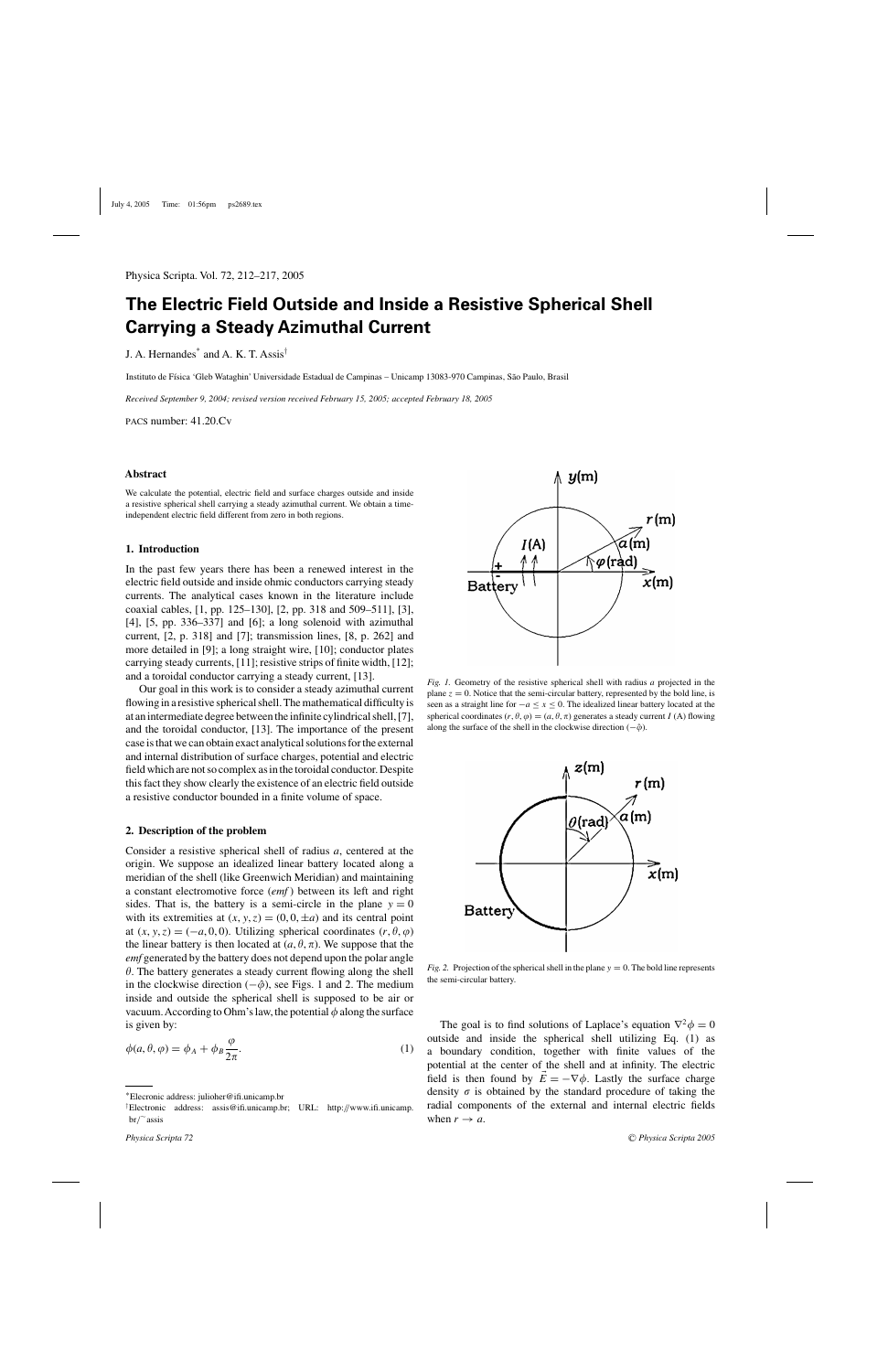# **3. General solution**

Laplace's equation in spherical coordinates can be written as:

$$
\nabla^2 \phi = \frac{\partial^2 \phi}{\partial r^2} + \frac{2}{r} \frac{\partial \phi}{\partial r} + \frac{1}{r^2} \frac{\partial^2 \phi}{\partial \theta^2} + \frac{\cot \theta}{r^2} \frac{\partial \phi}{\partial \theta} + \frac{1}{r^2 \sin^2 \theta} \frac{\partial^2 \phi}{\partial \varphi^2} = 0.
$$
\n(2)

The electric potential  $\phi$  can be solved utilizing the method of separation of variables,  $\phi(r, \theta, \varphi) = R(r) \Theta(\theta) \Phi(\varphi)$ . This yields the following equations for the functions  $R$ ,  $\Theta$  and  $\Phi$ , [14, pp. 24–27]:

$$
R'' + \frac{2}{r}R' - \frac{\alpha_2}{r^2}R = 0,
$$
\n(3)

$$
\Theta'' + \Theta' \cot \theta + \left(\alpha_2 - \frac{\alpha_1}{\sin^2 \theta}\right) \Theta = 0, \tag{4}
$$

$$
\Phi'' + \alpha_1 \Phi = 0,\tag{5}
$$

where  $\alpha_1$  and  $\alpha_2$  are constants. The function  $\Phi(\varphi)$  must be periodic in  $\varphi$ , that is,  $\Phi(0) = \Phi(2\pi)$ . This implies  $\alpha_1 = q^2$ , where  $q = 0, 1, 2, \dots$  The solutions of Eq. (5) are then  $\Phi_q^{(1)} =$  $\sin(q\varphi)$  and  $\Phi_q^{(2)} = \cos(q\varphi)$ . Eq. (4) is the associated Legendre' equation, [15, sec. 12.5]. In order to have finite solutions at  $\theta = 0$  rad and at  $\theta = \pi$  rad the constant  $\alpha_2$  must have the form  $\alpha_2 = p(p+1)$ , with  $p = 0, 1, 2, \dots$  The solutions of Eq. (4) are then the associated Legendre functions of first and second kind, namely,  $\Theta_{pq}^{(1)} = P_p^q(\cos \theta)$  and  $\Theta_{pq}^{(2)} = Q_p^q(\cos \theta)$ . When  $q = 0$ they reduce to Legendre polynomial,  $P_p(\cos \theta)$ , and to Legendre function of the second kind,  $Q_p(\cos \theta)$ , respectively. The solutions of Eq. (3) with  $\alpha_2 = p(p+1)$  are given by  $R_p^{(1)} = r^p$  and  $R_p^{(2)} = r^{-p-1}.$ 

The potential must remain finite at every point in space. The solution  $R_p^{(1)} = r^p$  diverges when  $r \to \infty$  and  $p \ge 1$ . For this reason we eliminate it outside the shell. By imposing that the potential goes to zero when  $r \to \infty$  we can also eliminate the solution with  $p = 0$ . Analogously we eliminate the solution  $R_p^{(2)} = r^{-p-1}$  inside the shell as it diverges when  $r \to 0$ . The function  $P_p^q(\cos \theta)$  is finite for 0 rad  $\leq \theta \leq \pi$  rad. On the other hand,  $Q_p^q(\cos \theta)$  diverges at  $\theta = 0$  rad and at  $\theta = \pi$  rad. We then eliminate it both inside and outside the shell. The finite solutions for the potential outside and inside the shell are then given by the combination of all possible values of  $R_p(r)$ ,  $\Theta_{pq}(\theta)$  and  $\Phi_q(\varphi)$ , respectively:

$$
\phi_o(r \ge a, \theta, \varphi) = \sum_{p=0}^{\infty} r^{-(p+1)} \left\{ A_p P_p(\cos \theta) + \sum_{q=1}^{\infty} [B_{pq} \sin(q\varphi) + C_{pq} \cos(q\varphi)] P_p^q(\cos \theta) \right\},
$$
\n(6)

$$
\phi_i(r \le a, \theta, \varphi) = \sum_{p=0}^{\infty} r^p \Bigg\{ D_p P_p(\cos \theta) + \sum_{q=1}^{\infty} [E_{pq} \sin(q\varphi) + F_{pq} \cos(q\varphi)] P_p^q(\cos \theta) \Bigg\}.
$$
\n(7)

In order to obtain the coefficients  $A_p$ ,  $B_{pq}$ ,  $C_{pq}$ ,  $D_p$ ,  $E_{pq}$  and  $F_{pq}$ we must apply the boundary condition at the surface of the shell,  $r = a$ . Expanding Eq. (1) in Fourier series, [7]:

$$
\phi(a,\theta,\varphi) = \phi_A + \phi_B \frac{\varphi}{2\pi} = \phi_A + \frac{\phi_B}{\pi} \left[ \sum_{q=1}^{\infty} \frac{(-1)^{q-1}}{q} \sin(q\varphi) \right].
$$
\n(8)

As there are no terms in  $cos(q\varphi)$  in Eq. (8) we obtain immediately  $C_{pq} = F_{pq} = 0.$ 

First we find the coefficients  $A_p$  and  $B_{pq}$  for the region outside the shell ( $r \ge a$ ). Eq. (6) calculated at  $r = a$  combined with Eq. (8) yields the following equations:

$$
\phi_A = \sum_{p=0}^{\infty} a^{-(p+1)} A_p P_p(\cos \theta),\tag{9}
$$

$$
\frac{\phi_B}{\pi} \frac{(-1)^{q-1}}{q} = \sum_{p=0}^{\infty} a^{-(p+1)} B_{pq} P_p^q(\cos \theta). \tag{10}
$$

To find the coefficients  $A_p$  and  $B_{pq}$  we multiply both sides of Eq. (9) by  $P_{\ell}(\cos \theta) \sin \theta d\theta$ , both sides of Eq. (10) by  $P_\ell^q(\cos\theta)$  sin  $\theta$  d $\theta$ , and integrate from 0 rad to  $\pi$  rad. We then utilize the orthogonality relation of Legendre polynomials, [15, Eq. (12.104)]:

$$
\int_0^{\pi} P_p^q(\cos \theta) P_\ell^q(\cos \theta) \sin \theta \, d\theta = \frac{2}{2p+1} \frac{(p+q)!}{(p-q)!} \delta_{p\ell},\qquad(11)
$$

where  $\delta_{p\ell}$  is the Kronecker delta function, which is 1 for  $p = q$ , and 0 for  $p \neq q$ . This yields:

$$
A_p = a\phi_A \delta_{p0},\tag{12}
$$

and

$$
B_{pq} = \frac{\phi_B}{\pi} a^{p+1} \frac{(-1)^{q-1}}{q} \frac{2p+1}{2} \frac{(p-q)!}{(p+q)!} I_{pq},
$$
(13)

where we defined:

$$
I_{pq} \equiv \int_0^{\pi} P_p^q(\cos \theta) \sin \theta \, d\theta. \tag{14}
$$

Notice that  $I_{pq} = 0$  for  $p + q$  odd due to the parity property of the associated Legendre functions, [15, p. 725]. Recurrence formulas can be used to evaluate the integrals in  $I_{pq}$ , [16].

We can change the upper limit of the summation over  $q$  in Eq. (6) from  $\infty$  to p, because  $P_p^q(\xi) = 0$  for  $q > p$ . The final solution for the potential outside a spherical shell conducting a steady azimuthal current is given by:

$$
\phi_o(r \ge a, \theta, \varphi) = \phi_A \frac{a}{r} + \frac{\phi_B}{2\pi} \left[ \sum_{p=1}^{\infty} \sum_{q=1}^{p} \frac{a^{p+1}}{r^{p+1}} \frac{(-1)^{q-1}}{q} (2p+1) \times \frac{(p-q)!}{(p+q)!} I_{pq} P_p^q(\cos \theta) \sin(q\varphi) \right].
$$
 (15)

It is useful to keep in mind that the summation order can be inverted, from  $\sum_{p=1}^{\infty} \sum_{q=1}^{p}$  to  $\sum_{q=1}^{\infty} \sum_{p=q}^{\infty}$ .

For the region far from the origin,  $r \gg a$ , the two most relevant terms of Eq. (15) are:

$$
\phi_o(r \gg a, \theta, \varphi) \approx \phi_A \frac{a}{r} + \phi_B \frac{3a^2}{8r^2} \sin \theta \sin \varphi.
$$
 (16)

This can be understood as the potential of a point charge  $q_{\text{sphere}} = 4\pi\epsilon_0\phi_A a$  at the center of the shell plus the potential of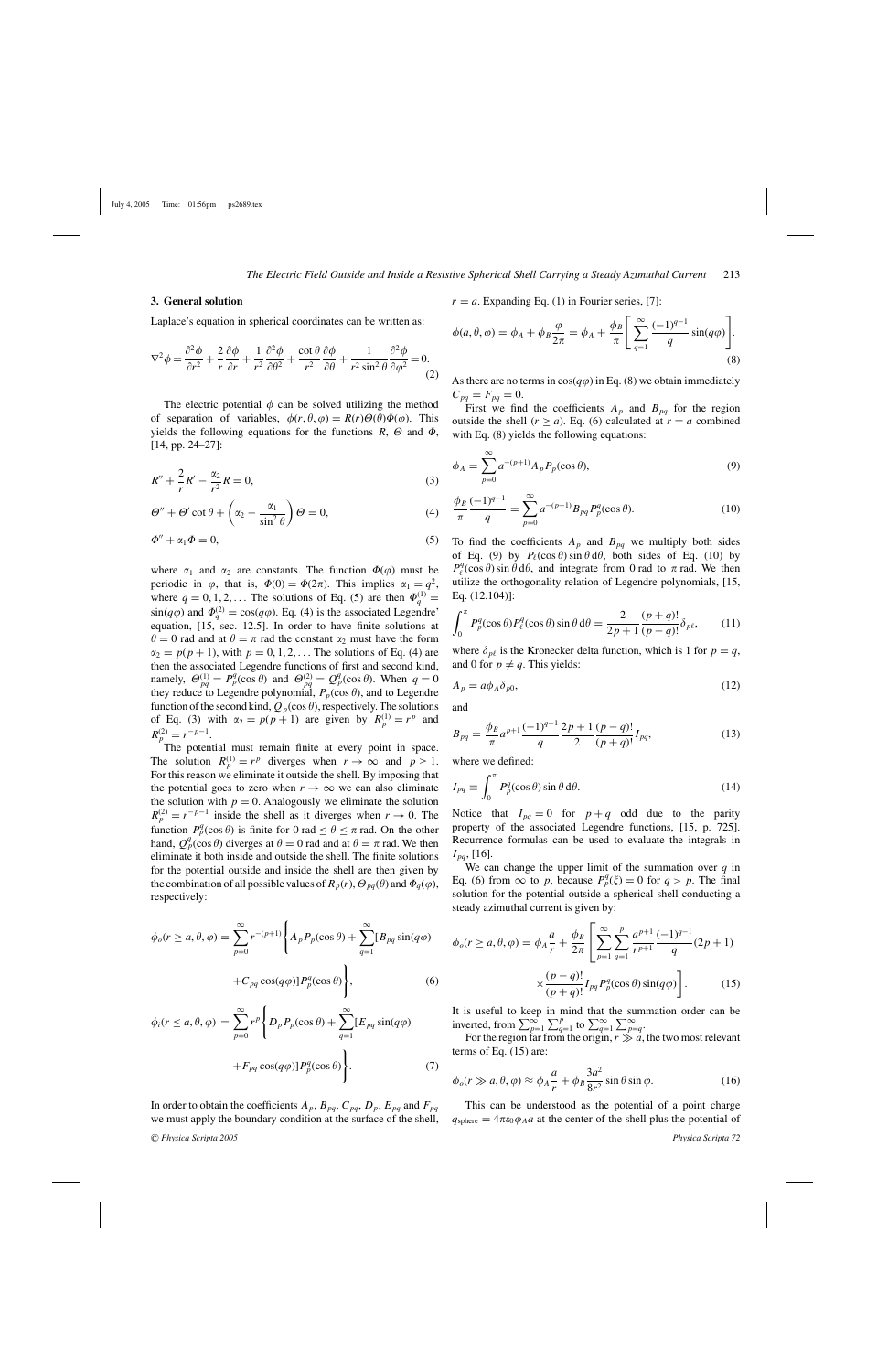## 214 *J. A. Hernandes and A. K. T. Assis*

an electric dipole of moment  $\vec{p}_{sphere}$  located at the origin with  $\vec{p}_{\text{sphere}} = (3\pi\varepsilon_0 \phi_B a^2/2)\hat{y}$ , namely:

$$
\phi_o(r \gg a, \theta, \varphi) = \frac{q_{\text{sphere}}}{4\pi\varepsilon_0 r} + \frac{\vec{p}_{\text{sphere}} \cdot \vec{r}}{4\pi\varepsilon_0 r^3}.
$$
\n(17)

Here  $\varepsilon_0 = 8.85 \times 10^{-12} \text{ C}^2 \text{N}^{-1} \text{ m}^{-2}$  is the permittivity of free space.

The solution for the potential inside the sphere ( $r \le a$ ),  $\phi_i$ , can be found by changing  $\left(\frac{a}{r}\right)^{p+1} \rightarrow \left(\frac{r}{a}\right)^p$ , [17, p. 91]:

$$
\phi_i(r \le a, \theta, \varphi) = \phi_A + \frac{\phi_B}{2\pi} \Bigg[ \sum_{p=1}^{\infty} \sum_{q=1}^{p} \frac{r^p}{a^p} \frac{(-1)^{q-1}}{q} (2p+1) \times \frac{(p-q)!}{(p+q)!} I_{pq} P_p^q(\cos \theta) \sin(q\varphi) \Bigg],
$$
(18)

where  $I_{pq}$  is given by Eq. (14).

Utilizing that (as can be seen multiplying both sides of Eq. (19) by  $P_\ell^q(\cos \theta) \sin \theta \, d\theta$ , integrating from  $\theta = 0$  rad to  $\theta = \pi$  rad and finally applying Eqs.  $(14)$ ,  $(13)$  and  $(8)$ ):

$$
\sum_{p=1}^{\infty} \sum_{q=1}^{p} \frac{(-1)^{q-1}}{q} (2p+1) \frac{(p-q)!}{(p+q)!} I_{pq} P_p^q(\cos \theta) \sin(q\varphi) = \varphi,
$$
\n(19)

we obtain from Eqs. (15) and (18) in the limit  $r \to a$  that  $\phi_o(a, \theta, \varphi) = \phi_i(a, \theta, \varphi) = \phi_A + \phi_B \varphi/2\pi$ , as expected.

# **4. Electric field and surface charges**

The electric field in spherical coordinates is given by:

$$
\vec{E} = -\nabla\phi = -\frac{\partial\phi}{\partial r}\hat{r} - \frac{1}{r}\frac{\partial\phi}{\partial\theta}\hat{\theta} - \frac{1}{r\sin\theta}\frac{\partial\phi}{\partial\varphi}\hat{\varphi}.
$$
 (20)

This yields the following components outside and inside the shell, respectively:

$$
E_{r,o} = \phi_A \frac{a}{r^2} + \frac{\phi_B}{2\pi} \Bigg[ \sum_{p=1}^{\infty} \sum_{q=1}^{p} \frac{a^{p+1}}{r^{p+2}} \frac{(-1)^{q-1}}{q} (p+1)(2p+1)
$$
  

$$
\times \frac{(p-q)!}{(p+q)!} I_{pq} P_p^q(\cos\theta) \sin(q\varphi) \Bigg],
$$
(21)  

$$
E_{\theta,o} = \frac{\phi_B}{2\pi} \Bigg[ \sum_{p=1}^{\infty} \sum_{q=1}^{p} \frac{a^{p+1}}{r^{p+2}} \frac{(-1)^{q-1}}{q} (2p+1)
$$
  

$$
\times \frac{(p-q)!}{(p+q)!} I_{pq} P_p^q(\cos\theta) \sin\theta \sin(q\varphi) \Bigg],
$$
(22)

$$
E_{\varphi,o} = -\frac{\phi_B}{2\pi} \Bigg[ \sum_{p=1}^{\infty} \sum_{q=1}^{p} \frac{a^{p+1}}{r^{p+2}} (-1)^{q-1} (2p+1) \times \frac{(p-q)!}{(p+q)!} I_{pq} \frac{P_p^q(\cos\theta)}{\sin\theta} \cos(q\varphi) \Bigg],
$$
 (23)

$$
(p+q)!^{pq} \sin \theta \qquad (p+q)!
$$
  

$$
E_{r,i} = -\frac{\phi_B}{2\pi} \left[ \sum_{n=1}^{\infty} \sum_{n=1}^{p} \frac{r^{p-1}}{a^p} \frac{(-1)^{q-1}}{q} p(2p+1) \right]
$$

$$
2\pi \left[ \sum_{p=1}^{\infty} \sum_{q=1}^{n} a^p \right] q^{P(-p+1)}
$$
  
 
$$
\times \frac{(p-q)!}{(p+q)!} I_{pq} P_p^q(\cos \theta) \sin(q\varphi) \Big],
$$
 (24)

$$
E_{\theta,i} = \frac{\phi_B}{2\pi} \Bigg[ \sum_{p=1}^{\infty} \sum_{q=1}^{p} \frac{r^{p-1}}{a^p} \frac{(-1)^{q-1}}{q} (2p+1) + \frac{(p-q)!}{(p+q)!} I_{pq} P_p^{q'}(\cos \theta) \sin \theta \sin(q\varphi) \Bigg],
$$
 (25)

$$
E_{\varphi,i} = -\frac{\phi_B}{2\pi} \Bigg[ \sum_{p=1}^{\infty} \sum_{q=1}^{p} \frac{r^{p-1}}{a^p} (-1)^{q-1} (2p+1) \times \frac{(p-q)!}{(p+q)!} I_{pq} \frac{P_p^q(\cos\theta)}{\sin\theta} \cos(q\varphi) \Bigg].
$$
 (26)

In Eqs. (22) and (25)  $P_p^{q'}(\xi)$  is the derivative of the associated Legendre function  $P_p^q(\xi)$  relative to its argument  $\xi$ .

From Eqs. (22), (25) and (19) we obtain in the limit  $r \to a$ that:

$$
E_{\theta,\rho}(a,\theta,\varphi) = E_{\theta,i}(a,\theta,\varphi)
$$
  
\n
$$
= \frac{\phi_B}{2\pi a} \Bigg[ \sum_{p=1}^{\infty} \sum_{q=1}^{p} \frac{(-1)^{q-1}}{q} (2p+1)
$$
  
\n
$$
\times \frac{(p-q)!}{(p+q)!} I_{pq} P_p^{q'}(\cos\theta) \sin\theta \sin(q\varphi) \Bigg]
$$
  
\n
$$
= \frac{\phi_B}{2\pi a} \frac{d}{d\theta} \Bigg[ \sum_{p=1}^{\infty} \sum_{q=1}^{p} \frac{(-1)^{q-1}}{q} (2p+1) \frac{(p-q)!}{(p+q)!}
$$
  
\n
$$
\times I_{pq} P_p^q(\cos\theta) \sin(q\varphi) \Bigg]
$$
  
\n
$$
\phi_B \ d
$$

 $=\frac{\phi_B}{2\pi a}$  $\frac{d}{d\theta}\varphi = 0.$  (27)

From Eqs. (23), (26) and (19) we obtain in the limit  $r = a$  that:

$$
E_{\varphi,o}(a,\theta,\varphi) = E_{\varphi,i}(a,\theta,\varphi)
$$
  
=  $-\frac{\phi_B}{2\pi a \sin \theta} \Bigg[ \sum_{p=1}^{\infty} \sum_{q=1}^{p} (-1)^{q-1} (2p+1) \frac{(p-q)!}{(p+q)!}$   
 $\times I_{pq} P_p^q(\cos \theta) \cos(q\varphi) \Bigg]$   
=  $-\frac{\phi_B}{2\pi a \sin \theta} \frac{d}{d\varphi} \Bigg[ \sum_{p=1}^{\infty} \sum_{q=1}^{p} \frac{(-1)^{q-1}}{q} (2p+1)$   
 $\times \frac{(p-q)!}{(p+q)!} I_{pq} P_p^q(\cos \theta) \sin(q\varphi) \Bigg]$   
=  $-\frac{\phi_B}{2\pi a \sin \theta} \frac{d}{d\varphi} \varphi$   
=  $-\frac{\phi_B}{2\pi a \sin \theta}.$  (28)

Eq. (27) indicates that the electric field and surface current density at the surface of the shell are only in the azimuthal direction, as expected from Eq. (1). The length of an azimuthal circle at the polar angle  $\theta$  along the surface of the shell is given by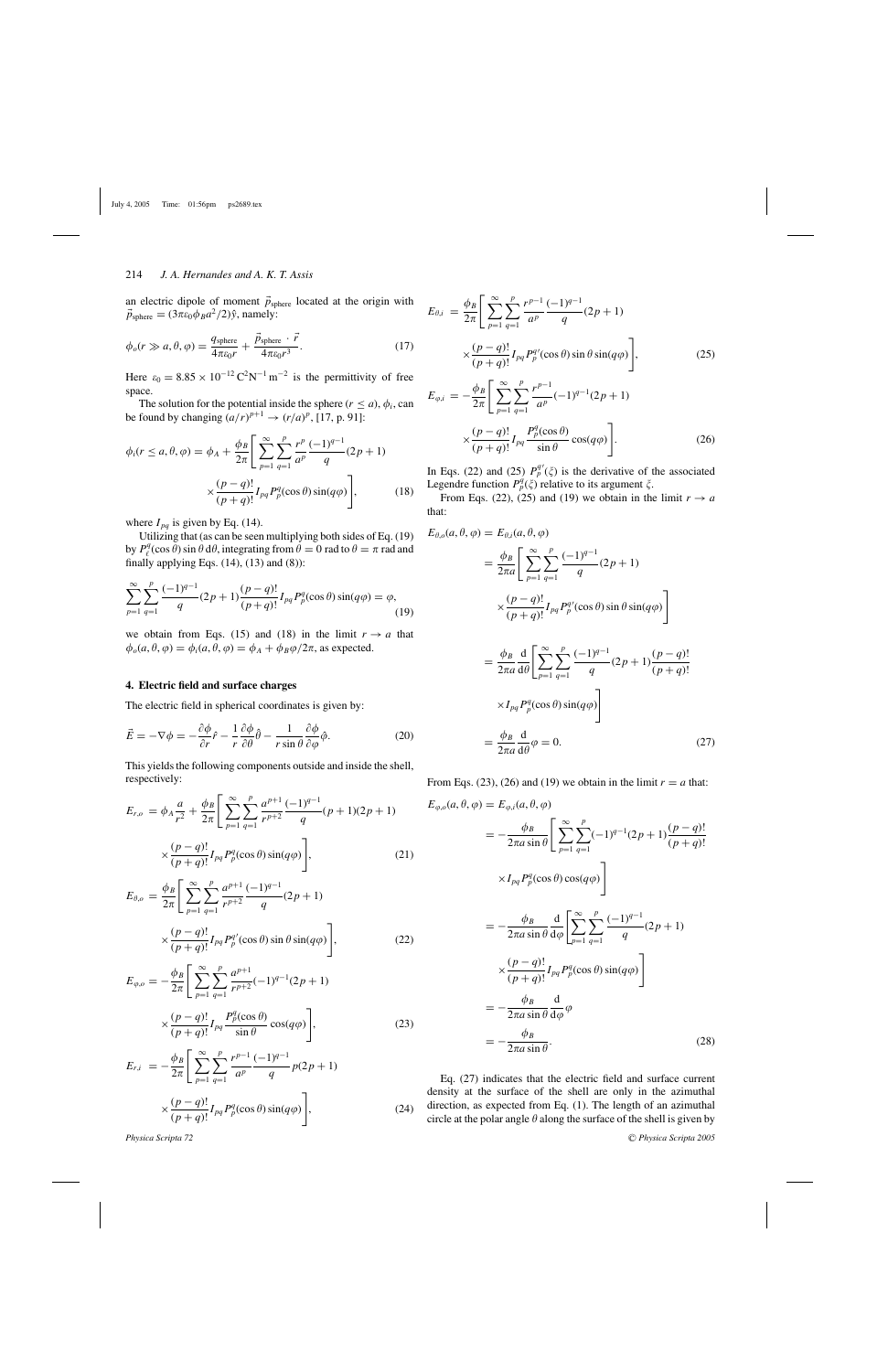$2\pi a \sin \theta$ . Eq. (28) indicates that  $E_{\varphi}(a, \theta, \varphi)$  at each polar angle  $\theta$  is given by the total electromotive force  $\phi_B$  over the length of the corresponding circuit at the polar angle  $\theta$ , as expected. By Ohm's law the same inverse proportionality with  $\sin \theta$  will be valid for the surface current density.

The surface charge distributions outside and inside the shell are related to the electric field through Gauss' law:

$$
\sigma_o(a, \theta, \varphi) = \lim_{r \to a} \varepsilon_0 E_o(r, \theta, \varphi) \cdot \hat{r}
$$
  

$$
= \varepsilon_0 \left\{ \frac{\phi_A}{a} + \frac{\phi_B}{2\pi a} \sum_{p=1}^{\infty} \left[ \sum_{q=1}^p \frac{(-1)^{q-1}}{q} (p+1)(2p+1) \right] \times \frac{(p-q)!}{(p+q)!} I_{pq} P_p^q(\cos \theta) \sin(q\varphi) \right\},
$$
(29)

$$
\sigma_i(a, \theta, \varphi) = -\lim_{r \to a} \varepsilon_0 \vec{E}_i(r, \theta, \varphi) \cdot \hat{r}
$$

$$
= \varepsilon_0 \frac{\phi_B}{2\pi a} \Bigg[ \sum_{p=1}^{\infty} \sum_{q=1}^{p} \frac{(-1)^{q-1}}{q} p(2p+1) \times \frac{(p-q)!}{(p+q)!} I_{pq} P_p^q(\cos \theta) \sin(q\varphi) \Bigg].
$$
 (30)

The total surface charge density is the sum of these two expressions, namely:

 $\sigma_t = \sigma_o + \sigma_i.$  (31)

In Fig. 3 we plot the equipotentials, Eqs. (15) and (18), in the plane  $z = 0$  of the spherical shell with  $\phi_A = 0$  (no net charge in the shell). The current is in the clockwise direction, the bold circle represents the shell. The electric field lines which are perpendicular to these equipotentials are also contained in the plane  $z = 0$ . This can be seen noting that for  $\theta = \pi/2$  rad we have  $P_p^{q'}(\cos \theta) = 0$  for  $p + q$  even (see [15, p. 733] combined with the recurrence relation (12.87) of [15]). Using the property that  $I_{pq}$  is null for  $p + q$  odd, we have that  $E_{\theta} = 0$  for both  $r < a$ and  $r>a$ .



*Fig.* 3. Equipotentials in the plane  $z = 0$  obtained from Eqs. (15) and (18). The resistive spherical shell carries a clockwise steady current. The bold circle represents the shell. The projection of the battery is represented by the bold straight line going from  $x = -a$  to  $x = 0$ . The electric field has no z component so the electric field lines are orthogonal to the equipotentials in this plane.



*Fig. 4.* Equipotentials in the plane  $x = 0$  of the spherical shell with  $\phi_A = 0$ . The bold circle represents the shell. The current enters the plane of the paper at the left side of the circle and leaves the paper at the right side. We have used Eqs. (15) and (18).



*Fig.* 5. Total surface charge density  $\sigma_t(\varphi)$  as a function of the azimuthal angle  $\varphi$  in the equatorial plane  $z = 0$  of a resistive spherical shell carrying a steady azimuthal current, normalized by its value at  $\varphi = \pi/4$  rad. We utilized Eqs. (29) to (31) with the summation in p going from  $p = 1$  to  $p = 100$ .

In Fig. 4 we plot the equipotentials in the plane  $x = 0$  obtained from Eqs. (15) and (18). The current is entering the plane of the paper at the left side of the bold circle and leaving the plane of the paper at the right side. We utilized  $\phi_A = 0$ . In this case the electric field lines are not contained in this plane ( $E_{\varphi}$  or  $E_x$  are not null in the entire plane).

In Fig. 5 we plot the total surface charge density  $\sigma_t$  in the equatorial plane as a function of the azimuthal angle  $\varphi$ , normalized by the value of  $\sigma_t$  at  $\varphi = \pi/4$  rad. The presence of the term  $(-1)^{q}$  sin( $q\varphi$ ) in Eqs. (29) and (30) causes a rapid variation in the numerical calculation of  $\sigma_t$ . This can be seen in the oscillation of Fig. 5.

The same effect can be observed in Heald's analysis of an infinite resistive cylindrical shell of radius  $a$  carrying a steady azimuthal current, [7]. Beginning with a potential at the surface of the shell given by Eq. (1) with  $\phi_A = 0$  he obtained the total surface charge density along the shell as given by:

$$
\sigma_t^{\text{cylinder}}(a,\varphi,z) = \frac{\varepsilon_0 \phi_B}{\pi a} \tan \frac{\varphi}{2}.
$$
 (32)

This solution expanded in Fourier series is given by:

$$
\sigma_t^{\text{cylinder}}(a,\varphi,z) = \frac{2\varepsilon_0 \phi_B}{\pi a} \sum_{q=1}^{\infty} (-1)^{q-1} \sin(q\varphi). \tag{33}
$$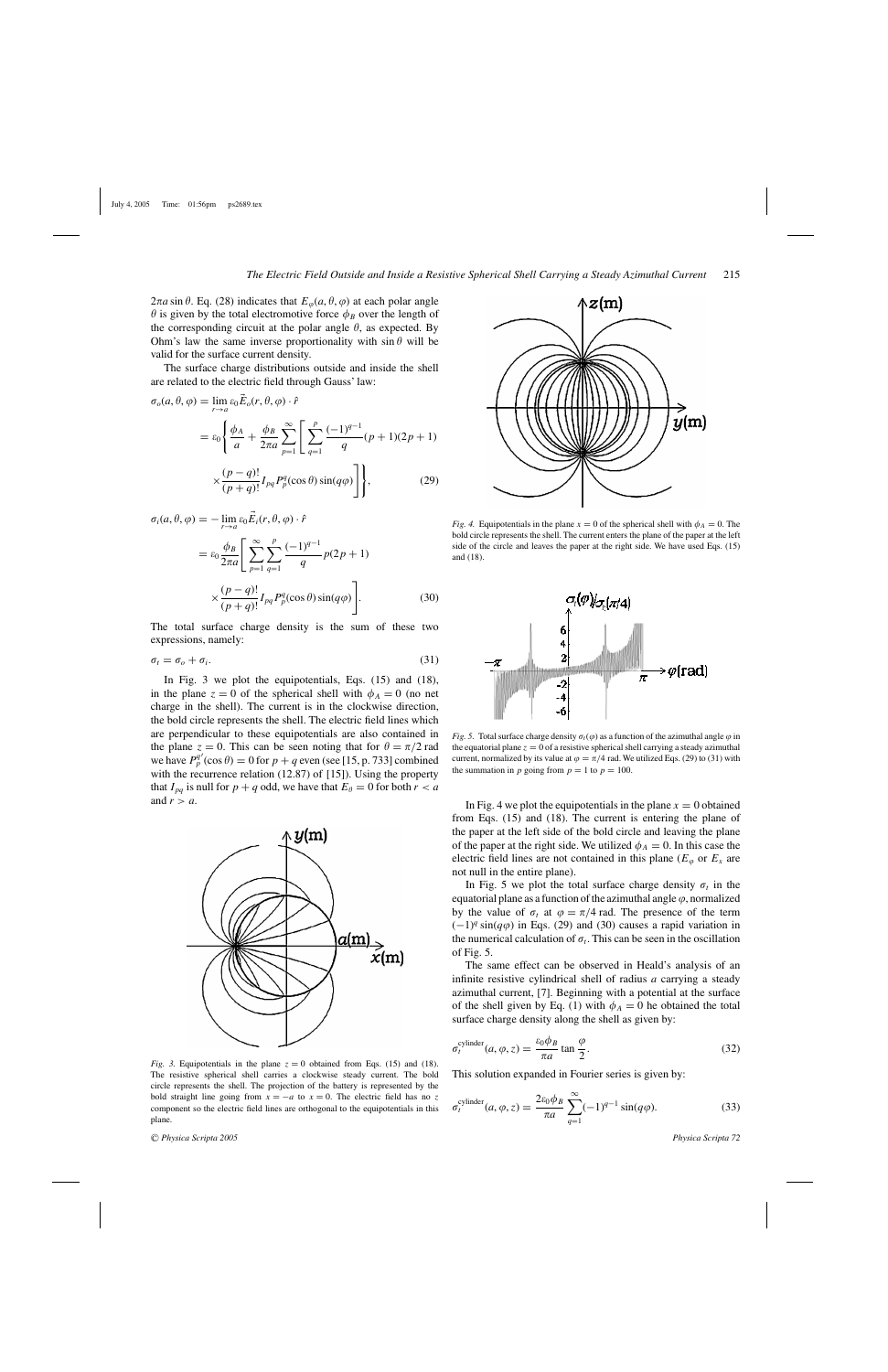

*Fig. 6.* Total surface charge density  $\sigma_t$  of an infinite resistive cylindrical shell carrying a steady azimuthal current as a function of the angle  $\varphi$ , [7]. The bold line is a plot of the closed form solution of  $\sigma_t(\varphi)$ , Eq. (32), while the oscillatory line is a plot of  $\sigma_t(\varphi)$  expressed in a Fourier series, Eq. (33).

In Fig. 6 we plot these two expressions. The bold line is given by Eq. (32), while the oscillating curve is a plot of Eq. (33) including 100 terms of the summation. Increasing the number of terms does not improve significantly the plot nor decrease the amplitude of oscillation around each value of  $\varphi$ . One way of smoothing out this oscillation is to consider at each angle  $\varphi_i$  the average value of  $\sigma_t$ ,  $\sigma_t(\varphi_i)$ , namely:

$$
\overline{\sigma_t(\varphi_i)} \equiv \frac{1}{\Delta \varphi} \int_{\varphi_i - \Delta \varphi/2}^{\varphi_i + \Delta \varphi/2} \sigma_t(\varphi) d\varphi.
$$
 (34)

Fig. 7 is a plot of Eq. (32) overlaid on a plot of  $\sigma_t(\varphi_i)$  obtained from Eqs. (33) and (34). In this case we considered a whole oscillation of  $\sigma_t(\varphi_i)$  around each angle  $\varphi_i$ . The plots coincided with one another (the two curves are indistinguishable in Fig. 7), indicating the correctness of this averaging procedure.

The oscillations on the plot of  $\sigma_t(\varphi)$  shown in Fig. 5 probably occur because  $\sigma_t$  is proportional to the radial component of the electric field that comes from differentiating a Fourier series, Eqs. (15) and (18). And sometimes there are convergence problems with the differentiation of Fourier series, [15, Section 14.4]. By raising the number of terms in the Fourier series of  $\sigma_t$ , Eq. (31), we increase only the number of oscillations in the curve. Neither the wrapping of the oscillation nor the wiggles at  $\pm \pi/2$  rad change significantly with a greater number of terms. We also investigated if these oscillations might arise from the numerical calculation of the coefficients  $I_{pq}$  given by Eq. (14). The first approach was to utilize the associated Legendre







*Fig. 8.* Smoothed out plot of Fig. 5. We have used Eqs. (31) and (34).

functions directly to evaluate these definite integrals. The second approach was to utilize the recurrence formulas for these functions as developed by Leung, [16], with the initial values evaluated analytically. Although this last approach made the numerical calculations much faster than the first one, the final results and oscillations were the same in both cases.

We did not succeed in putting the series solutions given by Eqs. (29) and (30) in closed analytical forms. But utilizing the averaging procedure above yielded Fig. 8. The wiggles around  $\varphi = \pm \pi/2$  rad should be due to the numerical approximation methods mentioned in the previous paragraph. These wiggles should not have any real physical significance, arising only from the mathematical treatment of the problem, although we were not able to reduce the size of the wiggles below what was shown in Fig. 8. The real curve should be smooth like Fig. 7. Fig. 8 indicates that  $\sigma_t(\varphi)$  is linear with  $\varphi$  far from the battery (i.e., around  $\varphi = 0$  rad), diverging close to it (when  $\varphi \to \pm \pi$  rad). This is the important physical result.

It should be noted that the resistivity of the material and the surface current involved in the problem are not explicitly mentioned in this treatment. However, we used that the conductor is ohmic, so that Ohm's law applies. That is,  $\Delta \phi = RI$ , where  $\Delta \phi$  is the potential difference, R is the resistance and I is the current. Given the potential difference  $\Delta \phi = \phi_B$  between the terminals of the battery and using the microscopic Ohm's law,  $\dot{J} = \dot{E}/\rho_R$ , where  $\dot{J}$  is the current density and  $\rho_R$  is the resistivity of the material, we have that the current density *J* is inversely proportional to the resistivity  $\rho_R$ , while *E* and the surface charge densities  $\sigma$ <sub>o</sub> and  $\sigma$ <sub>i</sub> are independent of this resistivity.

#### **5. Conclusion**

We obtained the total surface charge density,  $\sigma_t$ , potential,  $\phi$ , and electric field,  $\vec{E}$ , outside and inside a resistive spherical shell carrying a steady azimuthal current. We plotted the total surface charge density  $\sigma_t$  as a function of the azimuthal angle  $\varphi$ . We obtained that  $\sigma_t$  is linear with  $\varphi$  far from the battery, diverging to infinity close to it. At great distances from the spherical shell the potential is that of a point charge plus that of an electric dipole, Eq. (17). The total charge q and dipole moment  $\vec{p}$  of this system is given by Eq. (17). Alternatively, they can also be found by  $q = \int \int \sigma_t d\mathbf{a}$  and  $\vec{p} = \int \int \sigma_t \vec{r} \, d\mathbf{a}$ , where da is an area element and the integration is over the surface of the system. Both approaches agree with one another, as expected.

#### **Acknowledgements**

The authors thank Faep/Unicamp and CNPq (Brazil) for financial support.